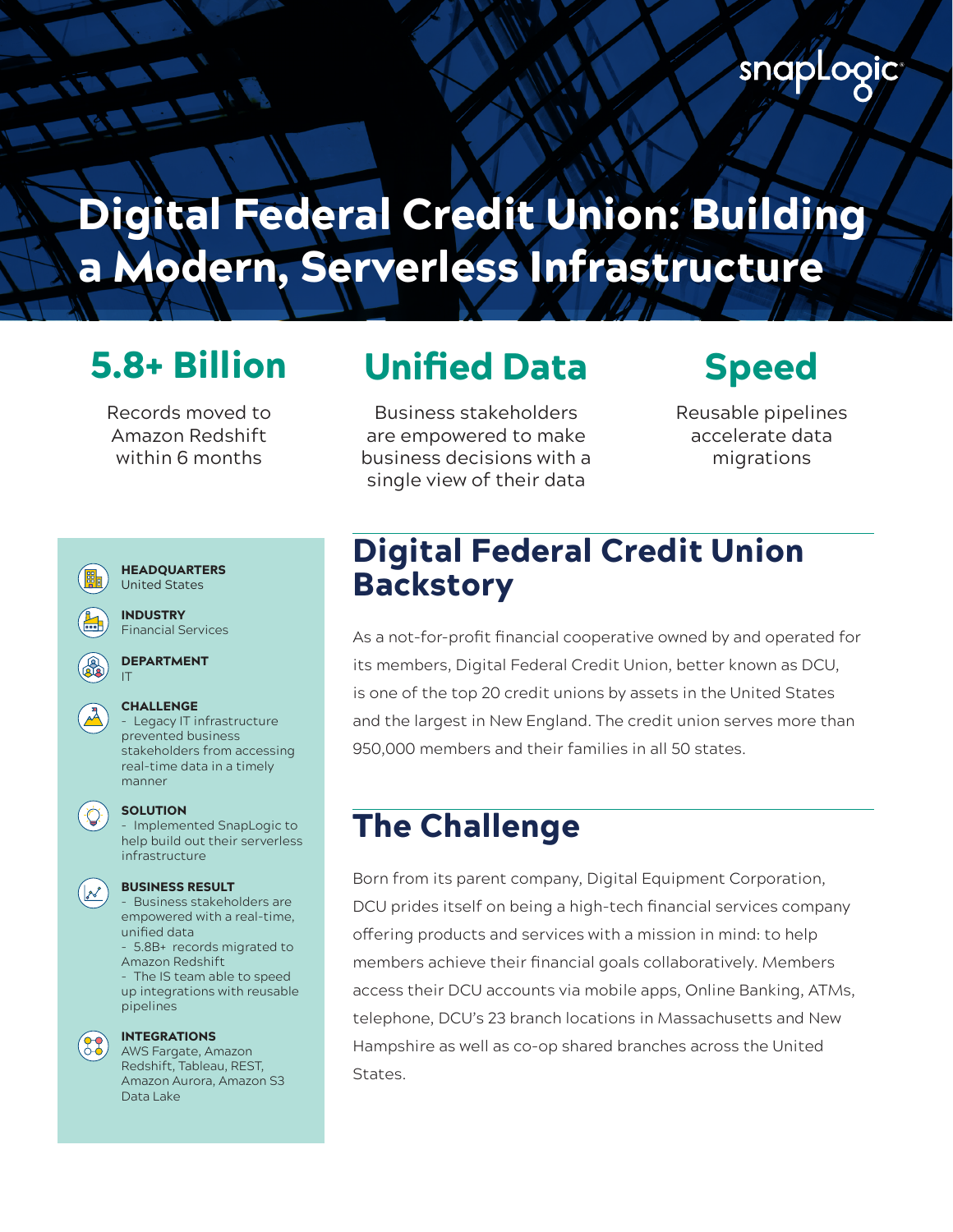Member information, as a result, is distributed across different channels, which prevented business stakeholders from making data-driven recommendations to the business in a timely manner. Business teams sought for insights on their members, membership pipeline, fraud collections, operation efficiency, and more. Without real-time access to data for analytical purposes, managers relied on time-consuming and manual copying, pasting and merging data from multiple systems into Excel spreadsheets. The data was stale by the time the data was ready to be used. The merging of data also often proved that the same information from two different systems were not consistent.

What's more, the Data Analyst team spent most of their time supporting over 150 tickets per month on ad-hoc and problem resolution requests submitted by business stakeholders. Although the IS team has grown over the years, their productivity is slowed largely due to having to constantly maintain and work around onpremises systems and juggle hundreds projects.

"Our Information Systems department grew from 40 to 130 people in 5 years to support the highgrowth phase the company is undergoing," said Eric Giorgio, DCU's Manager of Data Services, "By transforming our IT infrastructure, we can help our company exponentially grow at an even faster rate than what we are seeing."

### The Solution

To eliminate the costly and ongoing maintenance of their existing on-premises systems, DCU is moving to a completely serverless infrastructure to modernize the analytic platform. Their serverless infrastructure strategy followed a new design principle of moving all their machines and compute to the cloud. With the serverless infrastructure strategy was in place, data engineering was free to self-pace their data migration and integration roadmap. "By following our serverless design principle, we will no longer have to maintain machines as we build out a new state of the art enterprise data warehouse," said Giorgio. "Instead, we can focus on creating a highly secure, performant and decentralized environment for business stakeholders to access the data whenever and wherever they need it."

Once the serverless infrastructure strategy was in place, DCU sought for an integration platform to help them move their on-premises systems and data to the cloud. The evaluation of requirements in selecting an integration platform included support for their serverless strategy on AWS Fargate, application integration, ETL, and robust security as the credit union manages their members' private information. The team chose SnapLogic as their integration platform of choice as other integration solutions did